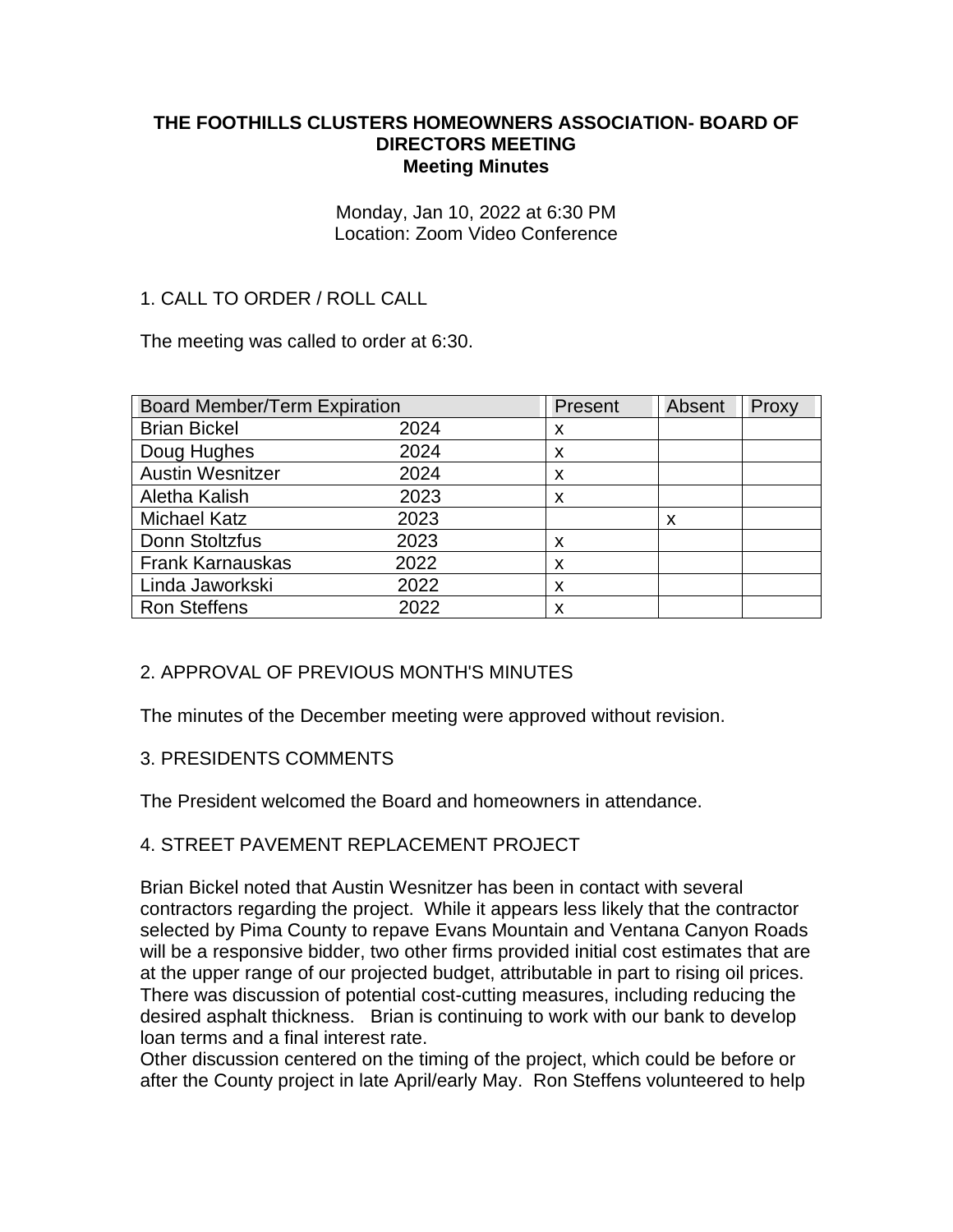draft a letter to homeowners explaining that the Board will be contacting them for authorization of the loan once the terms are set.

There are ongoing efforts to obtain the email addresses of each homeowner in the community, as this is the preferred means of communication. Anyone with knowledge of a current email address for a homeowner should send that address to Brian for inclusion in the directory.

## 5. COMMITTEE REPORTS

**Landscape and Roads Committee**: Ron Steffens discussed the plan to coordinate the next green waste pickup event with the trimming of plants encroaching on the street right-of-way in advance of the repaving project. The likely date would be sometime in late March-April.

There are problems with the lighting at the Skyline entrance to the community; Ron is considering repairs to the electrical wiring versus transition to solarpowered lighting.

**Architectural Control Committee**: Linda Jaworski presented the following actions on change applications:

3856 E. Diablo Canyon: An application for a concrete driveway is under review.

**Business Process Committee**: Brian recommended that the HOA seek authorization of a loan of \$800,000 for the repaving project. After some discussion and explanation from Brian of why that amount was chosen, based on projected project costs, the cost of debt service, and projected HOA income, several members of the Board commented that the recommended amount of the loan was appropriate. It would not require a special assessment of the homeowners to pay back the loan. Brian will be discussing loan terms with the bank and suggested that at the February meeting, if all goes well, the Board could decide refer the matter of whether to obtain such a loan to a vote of the homeowners.

**Finance Committee**: Current accounts show a total net balance of approximately \$905,000, nearly all of which could be directed to the street pavement replacement project in 2022. Approval of the annual budget was postponed till February

**Communications Committee**: Frank Karnauskas thanked Ron Steffens for his summary of information about the repaving project that was sent to homeowners, and said that he would begin preparation of a more detailed letter to the homeowners about all aspects of the repaving project as it proceeds. Projectrelated outreach is expected to begin in a few weeks.

**Enforcement Committee**: Three properties were the subject of complaints, and courtesy notices will be sent out next week.